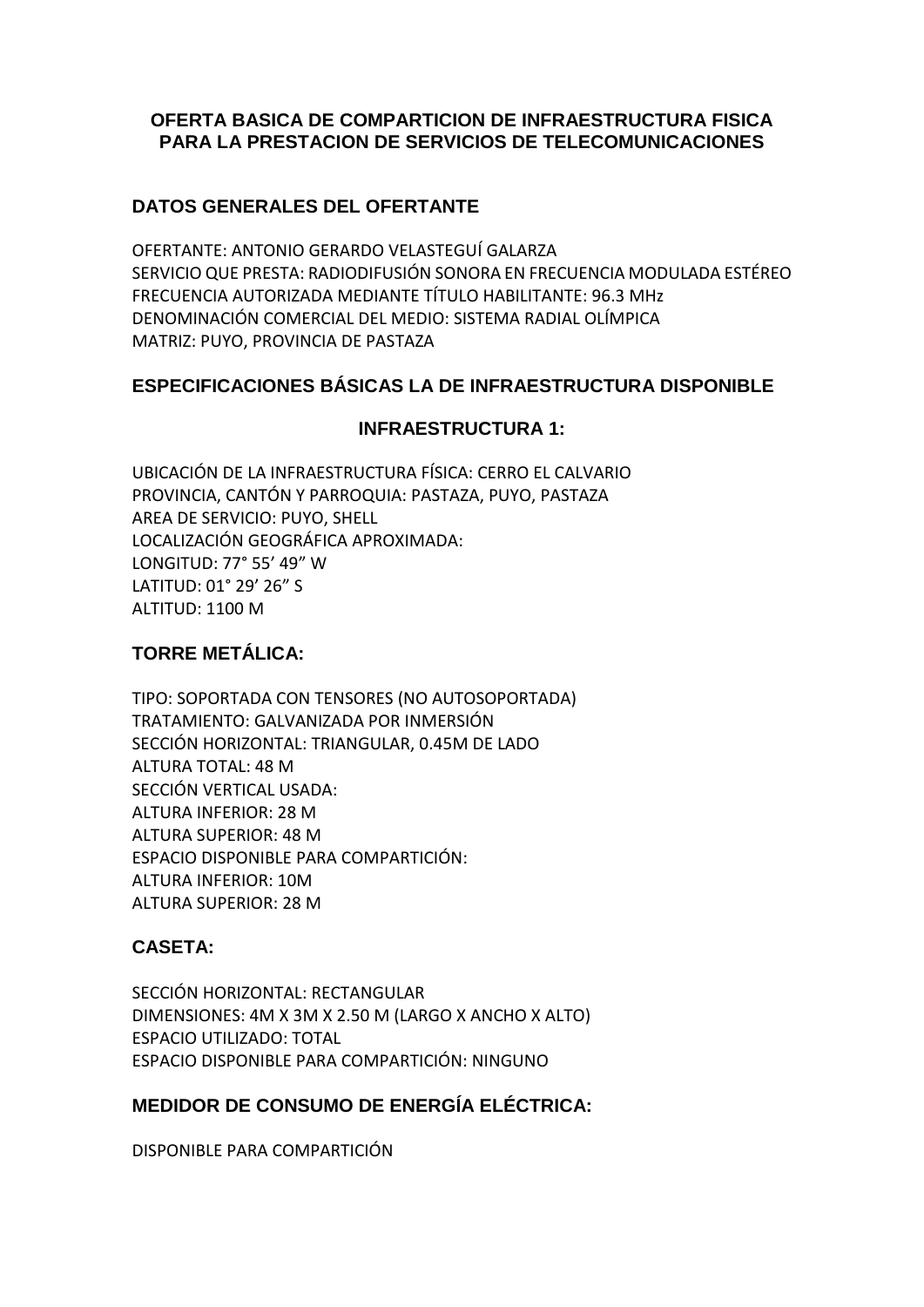#### **INFRAESTRUCTURA 2:**

UBICACIÓN DE LA INFRAESTRUCTURA FÍSICA: CERRO LLIGUA PROVINCIA, CANTÓN Y PARROQUIA: TUNGURAHUA, BAÑOS, LLIGUA AREA DE SERVICIO: CANTÓN BAÑOS LOCALIZACIÓN GEOGRÁFICA APROXIMADA: LONGITUD: 78° 27' 50" W LATITUD: 01° 22' 3'' S ALTITUD: 2500 M

# **TORRE METÁLICA:**

TIPO: SOPORTADA CON TENSORES (NO AUTOSOPORTADA) TRATAMIENTO: GALVANIZADA POR INMERSIÓN SECCIÓN HORIZONTAL: TRIANGULAR, 0.45M DE LADO ALTURA TOTAL: 48 M SECCIÓN VERTICAL USADA: ALTURA INFERIOR: 28 M ALTURA SUPERIOR: 48 M ESPACIO DISPONIBLE PARA COMPARTICIÓN: ALTURA INFERIOR: 10M ALTURA SUPERIOR: 28 M

# **CASETA:**

SECCIÓN HORIZONTAL: RECTANGULAR DIMENSIONES: 3M X 3M X 2.50 M (LARGO X ANCHO X ALTO) ESPACIO UTILIZADO: TOTAL ESPACIO DISPONIBLE PARA COMPARTICIÓN: NINGUNO

# **MEDIDOR DE CONSUMO DE ENERGÍA ELÉCTRICA:**

DISPONIBLE PARA COMPARTICIÓN